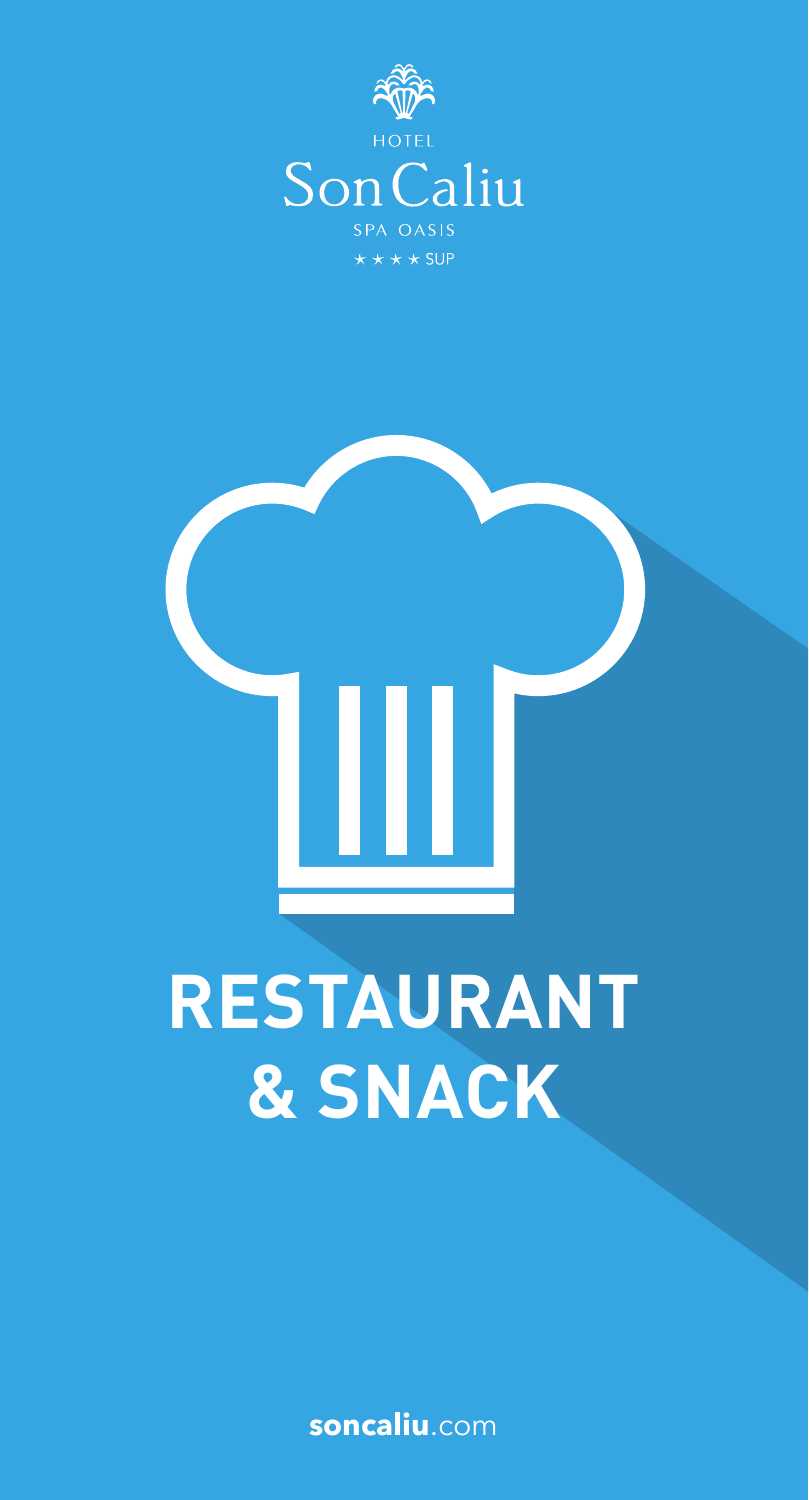# **BUEN PROVECHO GUTEN APPETIT BON APPETITE**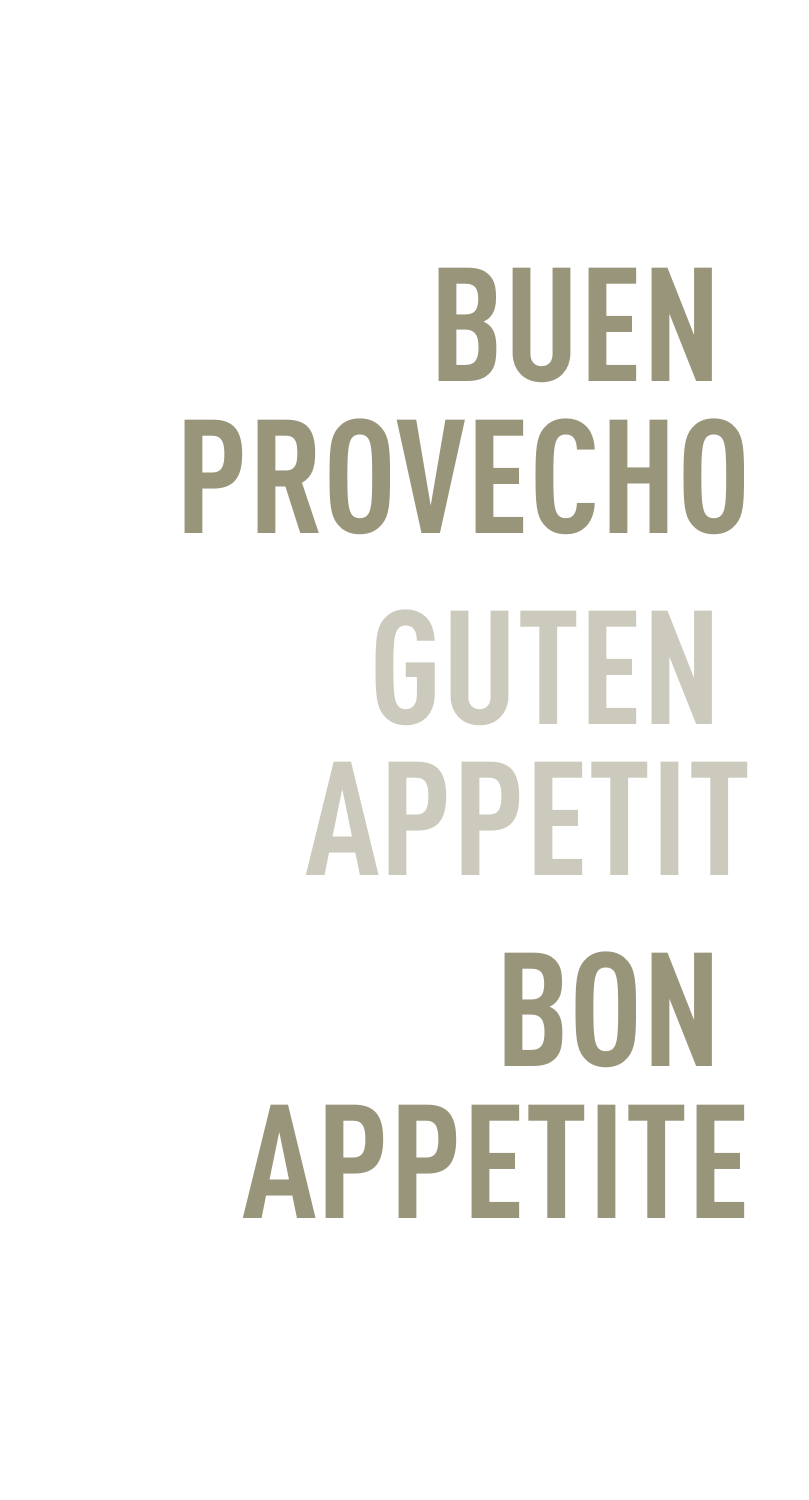#### ENTRANTES VORSPEISEN **STARTERS**

| Ración de pimientos de Padrón<br>Portion gebratene kleine, grüne Paprikaschoten / Portion of Padrón peppers                                                                                                                        | 7,50€           |
|------------------------------------------------------------------------------------------------------------------------------------------------------------------------------------------------------------------------------------|-----------------|
| Gazpacho Andaluz con sus picadillos<br>Andalusischer Gazpacho / Andalusian Gazpacho                                                                                                                                                | 8,00€           |
| Crujiente de langostinos en hoja de brick y queso fresco<br>con salsa agridulce<br>Knusprige Garnelen in Blätterteig mit Käse und süß-saurer Soße<br>King prawn crunch in brik pastry and uncured cheese with sweet 'n' sour sauce | 9,00 $\epsilon$ |
| <b>Nachos con chili gratinados</b><br>Nachos mit Chili gratiniert / Nachos with chili au gratin                                                                                                                                    | 9,00€           |
| Croquetas caseras de jamón ibérico<br>Hausgemachte Kroketten aus iberischem Schinken<br>Homemade Iberian ham croquettes                                                                                                            | 9,00€           |
| Gambon austral al ajillo<br>Südseegarnelen mit Knoblauch<br>Austral shrimp with garlic                                                                                                                                             | 12,00€          |
| Carpaccio de ternera con rúcula y lascas de parmesano<br>Kalbscarpaccio mit Rucola und Parmesanscheiben<br>Veal Carpaccio with rocket and parmesan slices                                                                          | 14,00€          |
| <b>SÁNDWICH Y PIZZA</b><br>SANDWICH UND PIZZA<br>SANDWICH AND PIZZA                                                                                                                                                                |                 |
| Sándwich mixto<br>Sandwich mit Schinken und Käse / Ham and cheese sandwich                                                                                                                                                         | 7,00€           |
| Pizza margarita<br>Pizza Margherita / Pizza margarita                                                                                                                                                                              | 8,00€           |
| Sándwich club<br>Club-Sandwich / Club sandwich                                                                                                                                                                                     | 9,00€           |
| Pizza rodeo (tomate, queso, bacon y pollo)<br>Pizza Rodeo (Tomate, Käse, Speck und Huhn)<br>Rodeo pizza (tomato, cheese, bacon and chicken)                                                                                        | 9,00 €          |
| Pizza de jamón y champiñones<br>Pizza mit Schinken und Champignons / Ham and mushroom pizza                                                                                                                                        | 9,00 €          |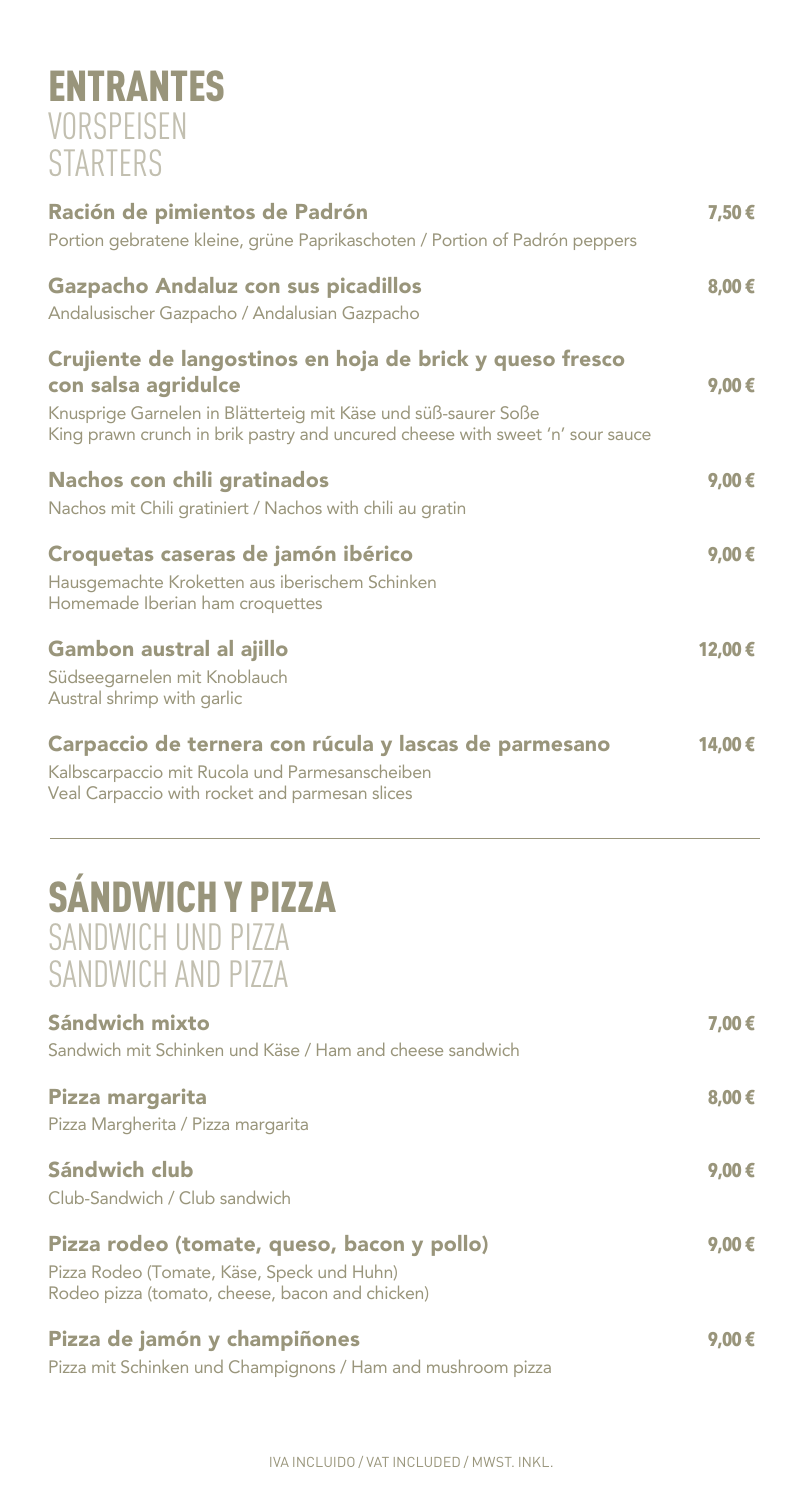#### ENSALADAS SALATE SALADS

| Ensalada de tomate con mozzarella y salsa pesto                                                                                | 9,50€   |
|--------------------------------------------------------------------------------------------------------------------------------|---------|
| Tomatensalat mit Mozzarella und Pestosoße<br>Tomato salad with mozzarella und pesto sauce                                      |         |
| Ensalada con queso de cabra y vinagreta de frutos secos                                                                        | 10,00€  |
| Salat mit Ziegenkäse und Vinaigrette mit Nüssen<br>Goat cheese salad with nuts vinaigrette                                     |         |
| <b>Ensalada César</b>                                                                                                          | 11,00 € |
| Caesar-Salat                                                                                                                   |         |
| Caesar's salad                                                                                                                 |         |
| Ensalada templada de pollo crocante con vinagreta de<br>miel y mostaza                                                         | 12,00 € |
| Lauwarmer Salat mit knusprigem Huhn an Honig-Senf-Vinaigrette<br>Warm crunchy chicken salad with honey and mustard vinaigrette |         |
|                                                                                                                                |         |

#### VEGETARIANOS VEGETARISCHE GERICHTE VEGETARIAN DISHES

| Wok de verduras salteadas con salsa de soja<br>Gebratener Gemüse-Wok mit Sojasauce / Sautéed vegetable wok with soy sauce<br>Pizza de la huerta<br>Gemüse-Pizza / Vegetable pizza | 9,00€<br>10,00€ |
|-----------------------------------------------------------------------------------------------------------------------------------------------------------------------------------|-----------------|
|                                                                                                                                                                                   |                 |
| Hamburguesa vegana con patatas<br>Veganer Hamburger mit Kartoffeln / Vegan Burger with potatoes                                                                                   | 12,00€          |

#### ARROCES Y PASTAS REIS- UND NUDELGERICHTE RICE AND PASTA DISHES

| Spaguetti a la boloñesa                           | 10,00€ |
|---------------------------------------------------|--------|
| Spaghetti Bolognese                               |        |
| Spaghetti Bolognese                               |        |
|                                                   |        |
|                                                   |        |
| Raviolis rellenos de espinacas con salsa de setas | 12,00€ |
| Ravioli gefüllt mit Spinat und Pilzsauce          |        |

IVA INCLUIDO / VAT INCLUDED / MWST. INKL.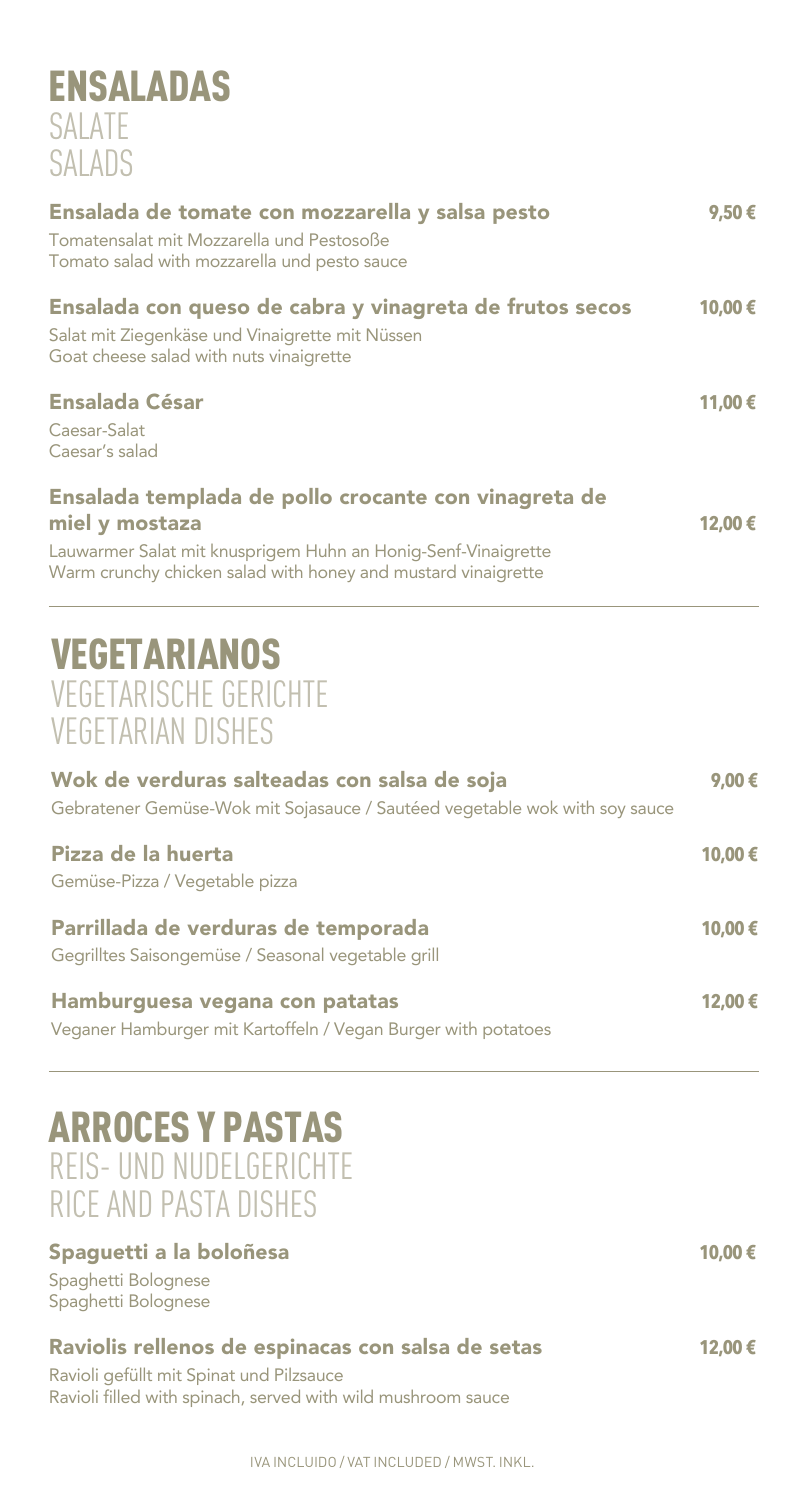#### Hamburguesa casera Angus con cebolla caramelizada **12,00 €** Hausgemachter Burger vom Angusrind mit karamellisierten Zwiebeln Homemade Angus hamburger with caramelized onions Entrecote de ternera grill con patatas rotas y champiñones salteados **18,00 €** Gegrilltes Entrecote mit Kartoffelbrei und gebratenen Pilzen Grilled veal entrecote with 'broken' potatoes and sautéed mushrooms Solomillo de ternera con reducción de Pedro Ximenez **24,00 €** Rinderfilet mit Pedro Ximénez-Reduktion / Veal tenderloin with reduction of Pedro Ximénez

#### Wok salteado con langostinos **12,00 €** Wok sautiert mit Garnelen

Wok sauté with king prawns

#### Paella mixta (min.2 personas) **15,00 € p.p.**

Paella mit Fleisch & Meeresfrüchten (min. 2 Personen) Mixed paella (min. 2 people)

#### Paella negra de marisco (min. 2 personas) **16,00 € p.p.**

Schwarze Paella (Tintenfischtinte) mit Meeresfrüchten (min. 2 Personen) Black seafood paella (min. 2 people)

### **PESCADOS FISCHGERICHTE** FISH DISHES

| Lachs-Supreme mit orientalischem Wok mit orientalischem sautierten Wok-Gemüse<br>Supremes of salmon with an oriental wok-sautéed vegetable                          |        |
|---------------------------------------------------------------------------------------------------------------------------------------------------------------------|--------|
| Gambas a la plancha con salteados de ajo y perejil<br>Gegrillte Garnelen mit sautiertem Knoblauch und Petersilie<br>Grilled prawns with sautéed garlic and parsley  | 18,00€ |
| Filetes de Rodaballo a la meunière con patató salteado<br>Steinbuttfilets mit Meunière und sautierten Kartoffeln<br>Turbot fillets with meunière and sautéed potato | 22,00€ |
| <b>CARNES</b><br><b>FLEISCHGERICHTE</b><br><b>MEAT DISHES</b>                                                                                                       |        |
| Pechuga de pollo a la plancha con salsa de champiñones<br>Gegrillte Hähnchenbrust mit Pilzsauce / Grilled chicken breast with mushroom sauce                        | 11,00€ |
| Hambuwangan sanara Amang san sahalla saramaling da l                                                                                                                |        |

Supremas de salmón con wok oriental de verduras salteadas **16,00 €**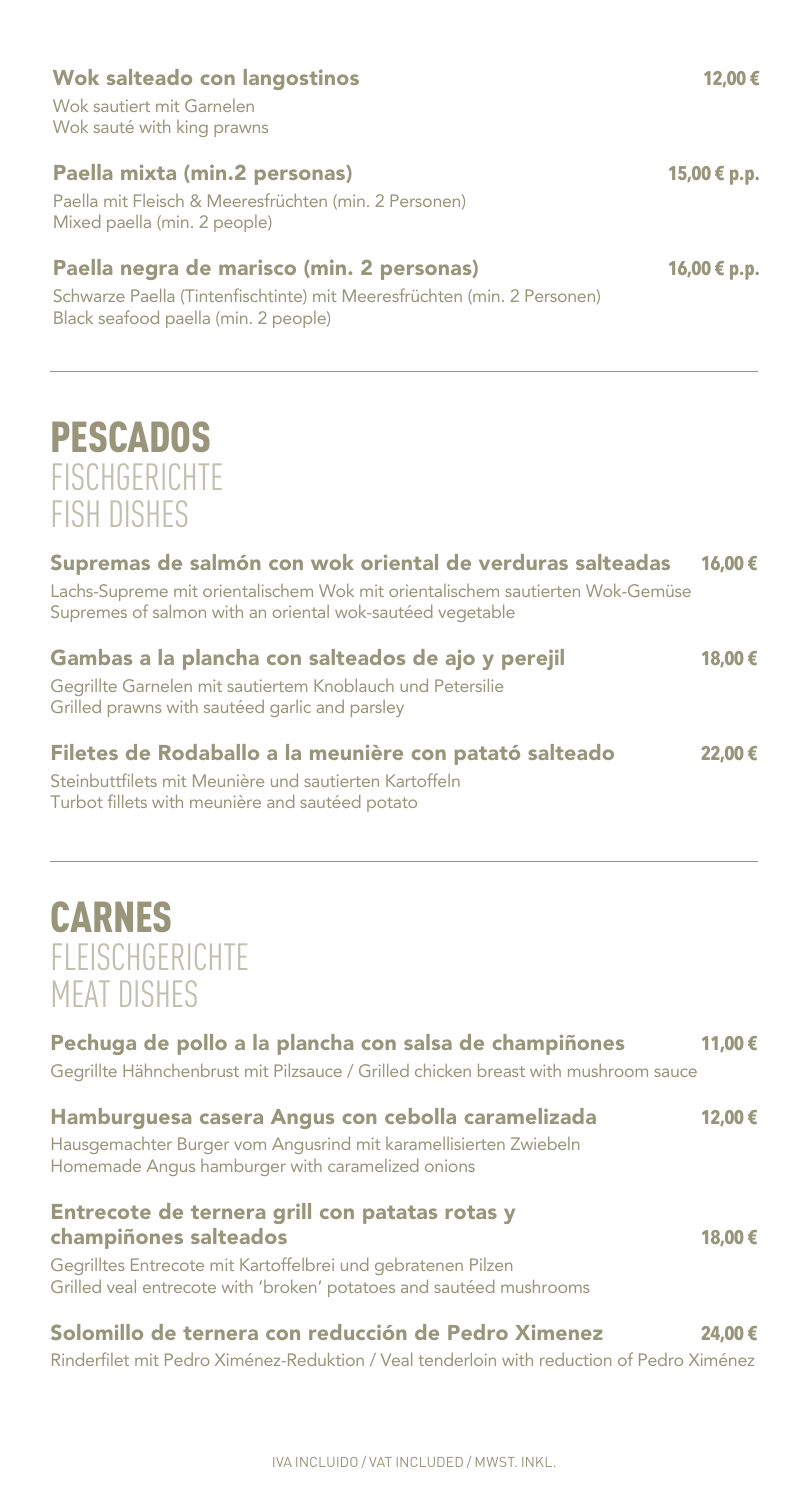#### RACIONES Y SALSAS EXTRAS UND SOßEN EXTRAS AND DRESSINGS

| Ración de alioli<br>Portion Alioli / Portion of alioli                                           | 2,00€ |
|--------------------------------------------------------------------------------------------------|-------|
| Salsa pimienta o roquefort<br>Pfeffersauce oder roquefortsauce / Pepper sauce or roquefort sauce | 3,00€ |
| Ración de patatas fritas<br>Portion Pommes frites / Portion of French fries                      | 4,00€ |

### POSTRES **DESSERTS** DESSERTS

| Variado de fruta del tiempo cortada<br>Auswahl an Obst der Saison, mundgerecht geschnitten<br>Assorted cut seasonal fruit | $6.00 \in$ |
|---------------------------------------------------------------------------------------------------------------------------|------------|
| Tarta del día<br>Torte des Tages / Cake of the day                                                                        | 6,50€      |
| <b>Tiramisú</b>                                                                                                           | 6,50€      |
| Brownie con helado de vainilla                                                                                            | 7,00€      |
| Brownie mit Vanilleeis<br>Brownie with vanilla ice cream                                                                  |            |

#### SI REQUIERE INFORMACIÓN SOBRE LA PRESENCIA DE ALGÚN ALÉRGENO ALIMENTARIO EN EL MENÚ, PREGUNTE A NUESTRO PERSONAL.

FÜR INFORMATIONEN ÜBER DAS VORHANDENSEIN EINES LEBENSMITTEL-ALLERGEN AUF DER SPEISEKARTE, FRAGEN SIE UNSERE MITARBEITER.

FOR INFORMATION REGARDING THE PRESENCE OF A FOOD ALLERGEN ON THE MENÚ, PLEASE CONTACT OUR STAFF.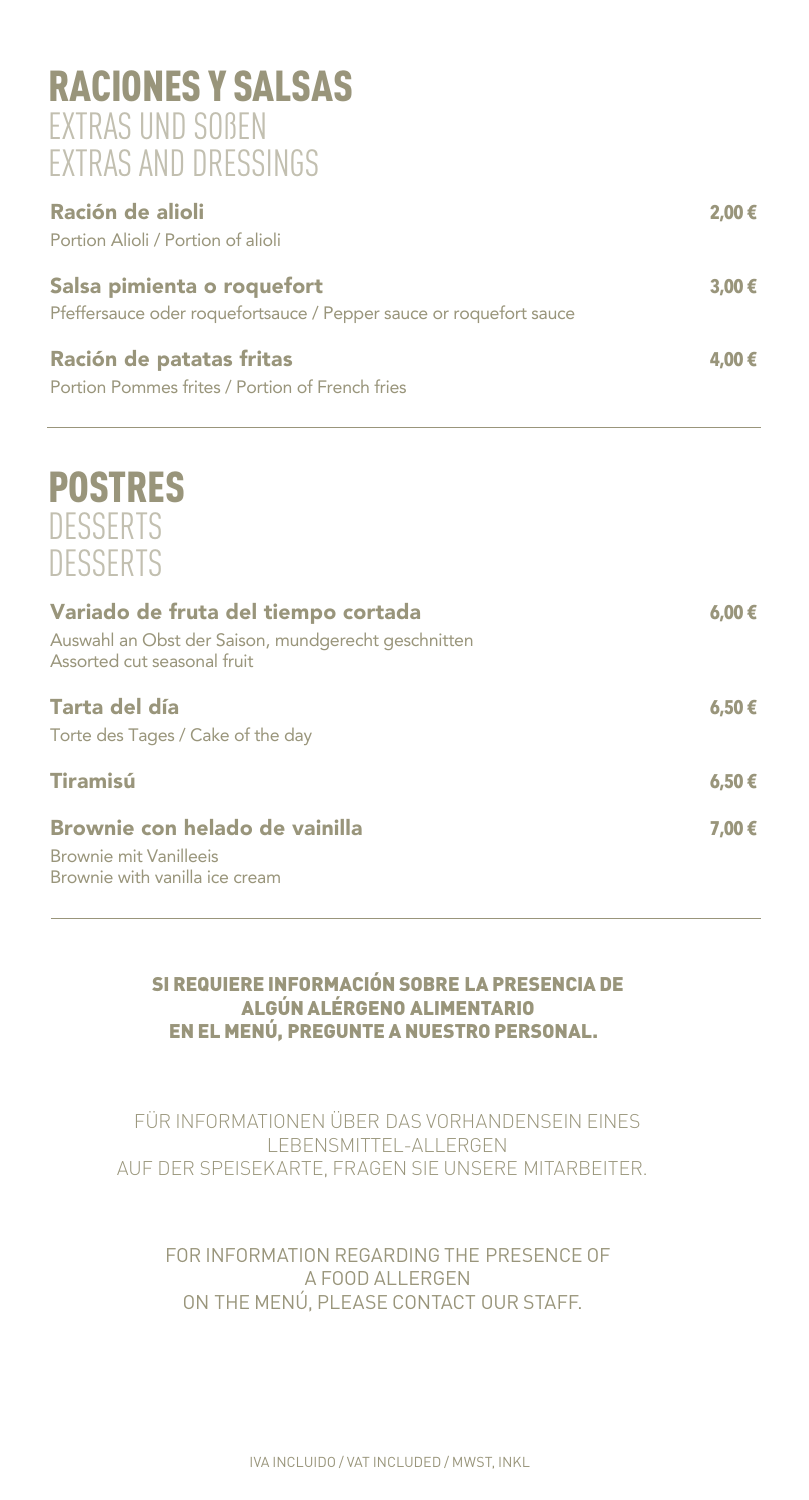#### Alergenos / Allergene / Allergens